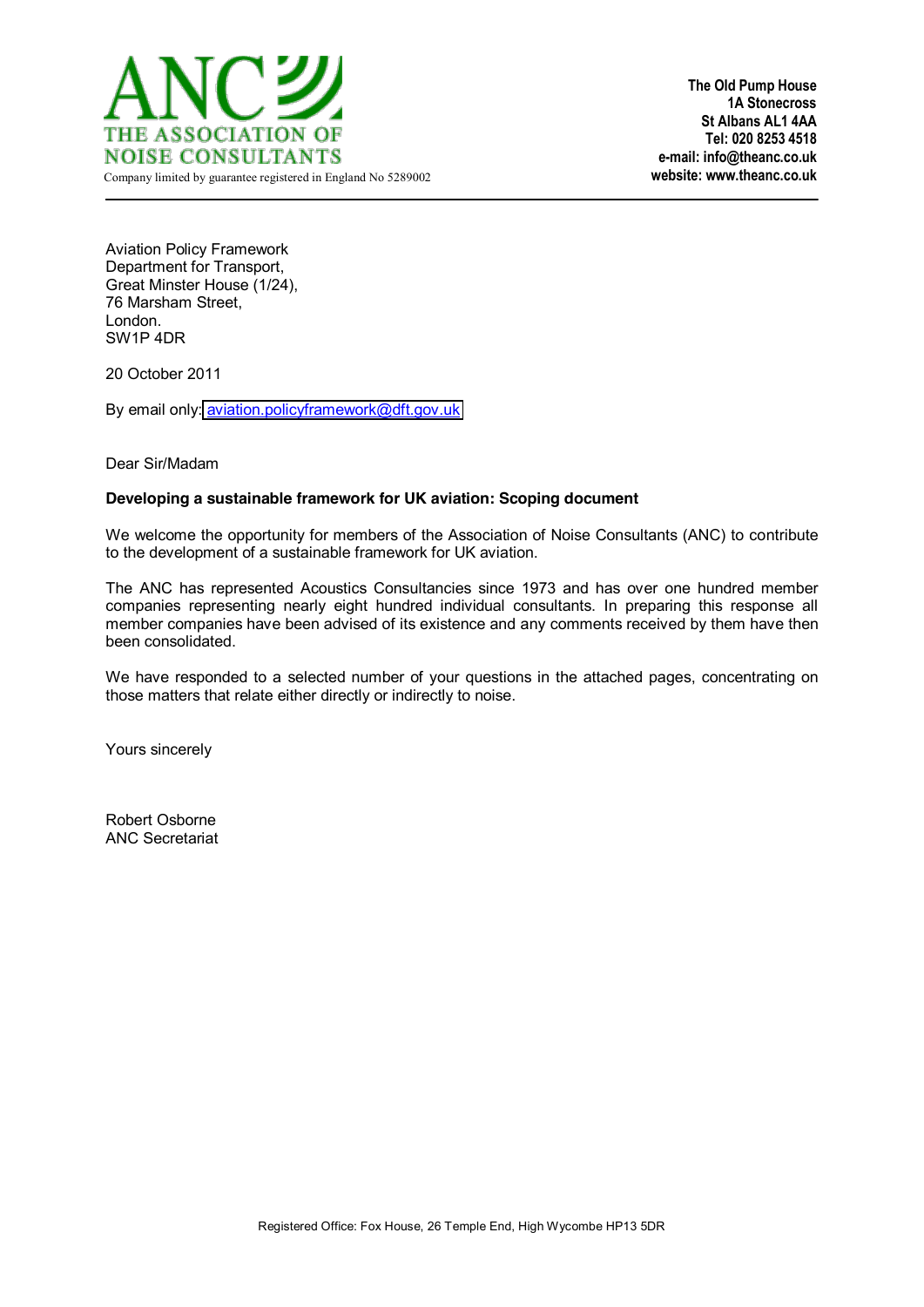# **Questions**

# **The Aviation Sector**

# **5.4 How do you think the global aviation sector will evolve in the medium and long term (twenty to fifty years)? What do you expect to be the most significant changes**?

In the short to medium term the aviation sector will see the growing presence of new aircraft types that are both more fuel efficient and quieter than those in operation today, for example the Boeing 737Max, Boeing 787, Airbus A320NEO, and Airbus A350. We would also expect the rapid growth in the Far East, in particular in China and India, to continue. In the longer term as the benefits of the ACARE program, new technology engines developed by Rolls Royce and others, are realised this will reduce the noise of individual aircraft further.

### **5.5 How, and within what constraints, can aviation growth occur as technological developments and improved operating procedures reduce CO2, pollutant emissions and noise impacts?**

We feel it is important that all 3 are reduced together and not one, say engine efficiency, at the expense of another such as noise. For example open rotor engine designs may offer improved fuel efficiency but increased levels of noise.

**5.6 How should decision-makers address trade-offs or competing interests, where these occur both (a) between different aviation objectives, e.g. CO2 emissions versus local noise reduction, and (b) between aviation and other sectors, e.g. airspace use versus renewable energy objectives, or the use of land for maintaining a viable network of smaller airfields versus housing development?**

Taking the statement in your foreword 'the fact that climate change has become one of the gravest threats we face' would suggest it is given high priority. This has to balance however with the realisation that as climate change is a global issue the contribution of any UK aviation is very small.

## **International Connectivity and Hub Airports**

### **Regional Connectivity and Regional Airports**

# **5.17 Can regional airports absorb some of the demand pressures from constrained airports in the south-east? What conditions would facilitate this?**

Regional airports are already taking some of the demand pressures and with the Government position on new runways in the south-east this is likely to continue. To facilitate this further there needs to be improved sustainable accessibility to regional airports to increase their attractiveness to travellers which will encourage airlines to use them further. There may also be the need for developments at the airports or changes to planning restrictions. For this a clear national planning policy would be of assistance, if each airport is to be considered locally it will be difficult to have a coordinated approach.

# **Making Better Use of Existing Capacity**

### 5.22 Can we extract more capacity out of the UK's existing airport infrastructure? Can we do this **in a way which is environmentally acceptable? To what extent might demand management measures help achieve this?**

There is significant physical capacity at many UK airports, even Heathrow has some capacity if segregated mode was permitted, and the latest draft master plan for Gatwick shows significant additional capacity. Airspace capacity is also however a significant factor as is the local environmental impact which must be addressed before this capacity can be utilised.

# **5.29 What is the role of airspace design and air traffic management in making better use of existing capacity?**

Airspace design has significant role in generating additional capacity, particularly in the south-east, and also in reducing environment impacts. This can be by reducing the length of flights and the amount of time aircraft spend holding. Noise benefits can also arise by also by allowing departing aircraft to climb quicker to cruising altitude instead of being held at relatively low levels, and allowing arriving aircraft to begin their approaches from greater distances and so maximising the benefits of continuous descent.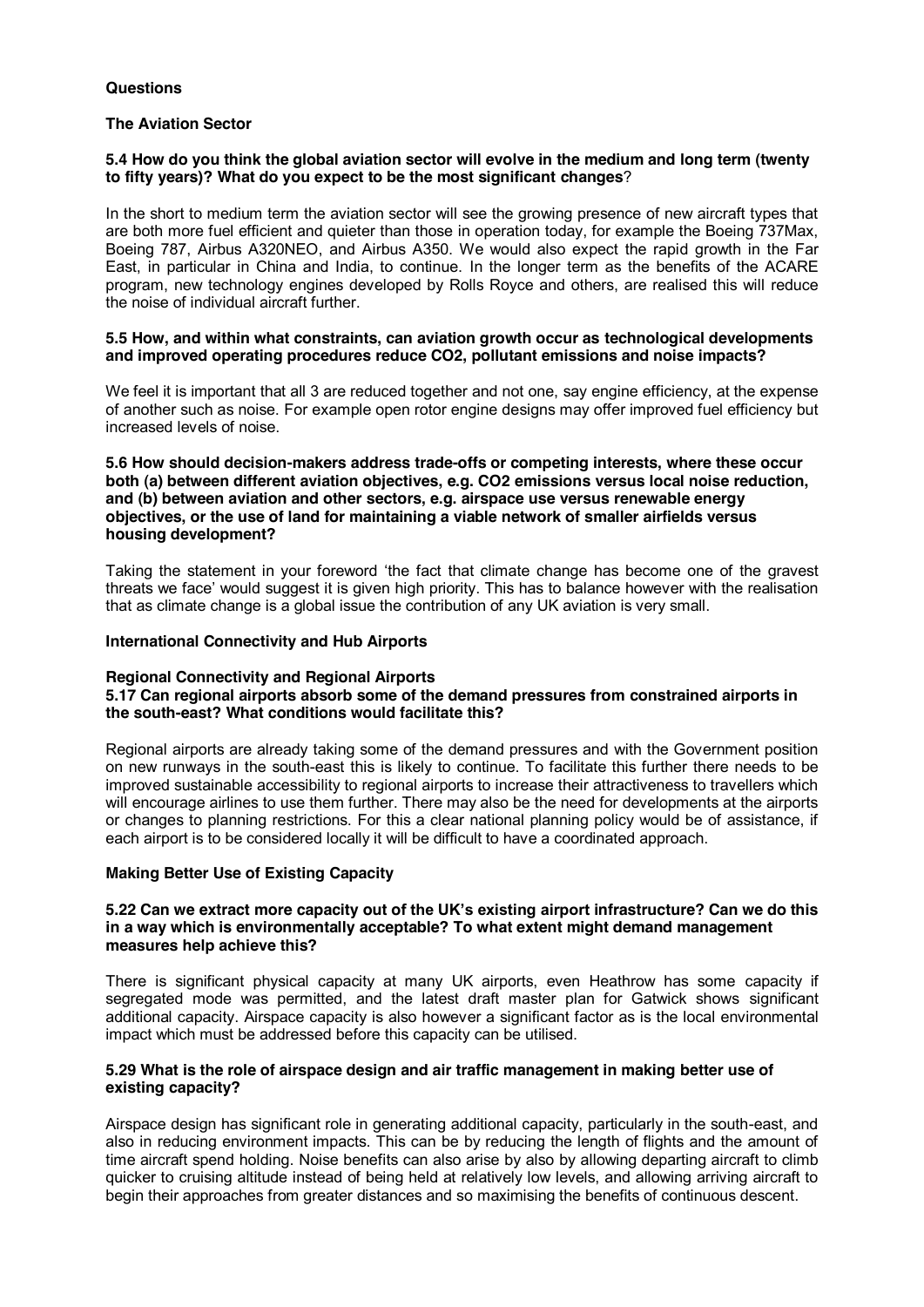#### **Climate Change Impacts**

## **5.37 What more could be done to encourage the aviation industry to adopt new technology to reduce its climate change impacts?**

The cost of fuel is already driving developments in aircraft design and propulsion. There is the potential for this to start to conflict with noise improvements and the absence of more stringent international noise standards than ICAO Chapter 4 means the emphasis on noise may reduced. As most new aircraft types already easily meet this standard a new more stringent international target is required now.

#### **Local Impacts**

# **5.40 What do you consider to be the most significant impacts ± positive and negative - of aviation for local communities? Can more be done to enhance and / or mitigate those impacts? If so, what and by whom?**

The most significant benefit is jobs. For most airport the most significant negative impacts for local communities is likely to be noise from airborne aircraft. Measures to reduce and mitigate this include restrictions on the number and types of aircraft, hours of operation, and the routes flown and the procedures used, and sound insulation improvements for buildings.

#### **5.41 Do you think that current arrangements for local engagement on aviation issues, e.g. through airport consultative committees and the development of airport master plans, are effective? Could more be done to improve community engagement on issues such as noise and air quality? If so, what and by whom?**

Airport Consultative Committees have a useful role to play in the monitoring of airport actions, for example those promulgated under their noise action plans.

# **5.43** What are your views on the idea of setting a 'noise envelope' within which aviation growth **would be possible, as technology and operations reduce noise impacts per plane? What do you consider to be the advantages and disadvantages of such an approach?**

A number of airports already have a 'noise envelope' in terms of the areas of noise contours. These are however often accompanied by limits on the number of aircraft, this takes away from the prospect of reducing noise impacts per plane. If they could be agreed 'noise envelopes' would offer benefits to the airport in allowing future development to be planned, and presumably permission gained for it, but would almost certainly experience significant local opposition. Such envelopes would allow better land use planning in accordance with ICAO's balance approach objectives.

### **5.44 Is it better to minimise the total number of people affected by aircraft noise (e.g. through noise preferential routes) or to share the burden more evenly (e.g. through wider flight path dispersion) so that a greater number of people are affected by noise less frequently?**

With improved aircraft navigation this issue is likely to become more significant as the degree of dispersion that currently occurs will diminish. The two options break down as either concentrating the burden and then potentially providing mitigation and making allowances when planning further developments or dispersing it but then doing nothing.

As the policy to date has been to concentrate the burden, which hopefully has been allowed for in planning decisions, a change now is likely to cause problems. It might however be sensible to consider introducing an artificial degree of dispersion by have a few similar PR-NAV routes.

# **5.47 How can the night flying regime be improved to deliver better outcomes for residents living close to airports and other stakeholders, including businesses that use night flights?**

This is not a simple question and will need a thorough assessment to allow an informed answer. We look forward to proposed consultation for three main south-east airports.